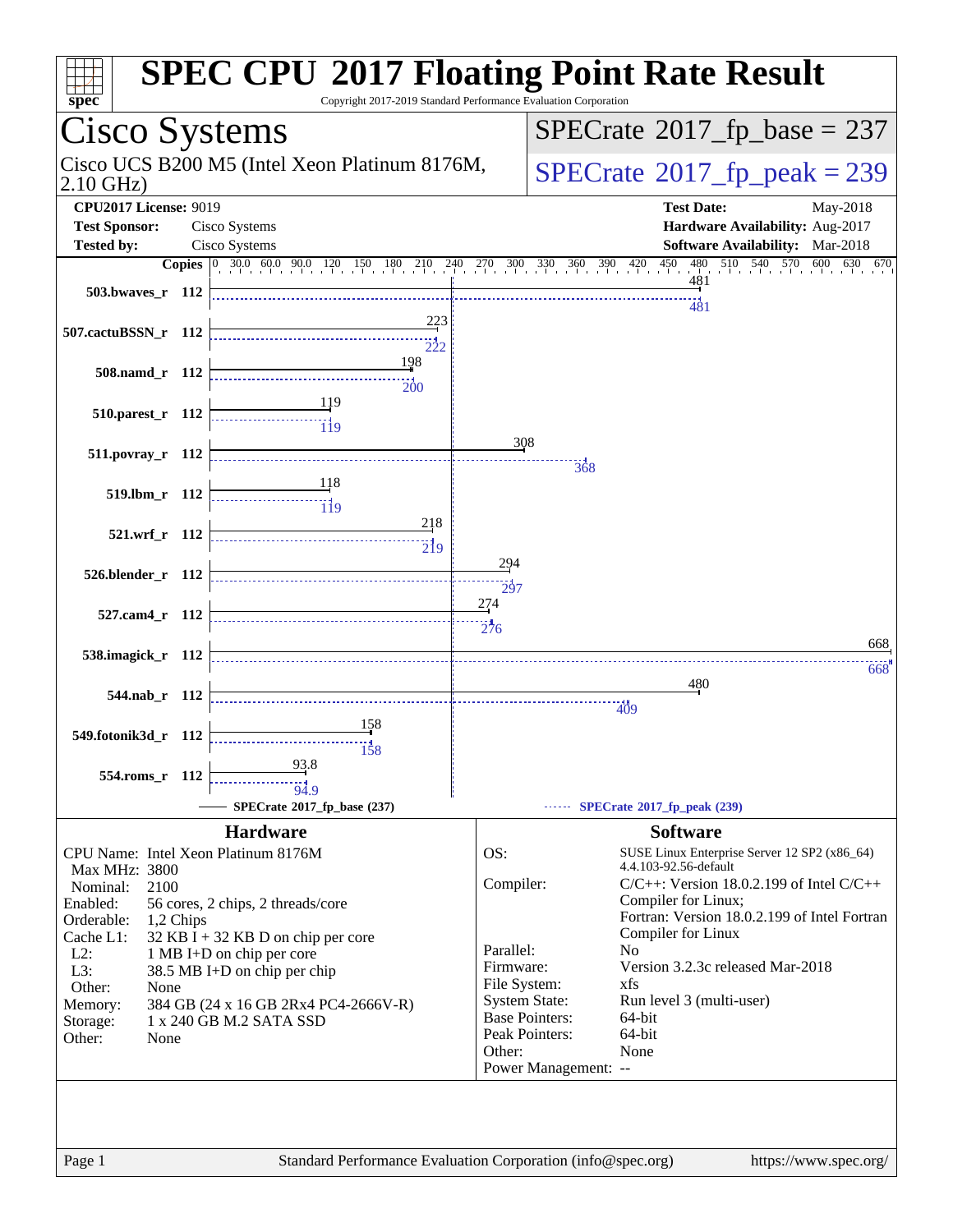

Copyright 2017-2019 Standard Performance Evaluation Corporation

## Cisco Systems

2.10 GHz) Cisco UCS B200 M5 (Intel Xeon Platinum 8176M,  $\big|$  [SPECrate](http://www.spec.org/auto/cpu2017/Docs/result-fields.html#SPECrate2017fppeak)®[2017\\_fp\\_peak = 2](http://www.spec.org/auto/cpu2017/Docs/result-fields.html#SPECrate2017fppeak)39

 $SPECTate$ <sup>®</sup>[2017\\_fp\\_base =](http://www.spec.org/auto/cpu2017/Docs/result-fields.html#SPECrate2017fpbase) 237

**[CPU2017 License:](http://www.spec.org/auto/cpu2017/Docs/result-fields.html#CPU2017License)** 9019 **[Test Date:](http://www.spec.org/auto/cpu2017/Docs/result-fields.html#TestDate)** May-2018 **[Test Sponsor:](http://www.spec.org/auto/cpu2017/Docs/result-fields.html#TestSponsor)** Cisco Systems **[Hardware Availability:](http://www.spec.org/auto/cpu2017/Docs/result-fields.html#HardwareAvailability)** Aug-2017 **[Tested by:](http://www.spec.org/auto/cpu2017/Docs/result-fields.html#Testedby)** Cisco Systems **[Software Availability:](http://www.spec.org/auto/cpu2017/Docs/result-fields.html#SoftwareAvailability)** Mar-2018

#### **[Results Table](http://www.spec.org/auto/cpu2017/Docs/result-fields.html#ResultsTable)**

|                            | <b>Base</b>   |                |       |                |       |                | <b>Peak</b> |               |                |              |                |              |                |              |
|----------------------------|---------------|----------------|-------|----------------|-------|----------------|-------------|---------------|----------------|--------------|----------------|--------------|----------------|--------------|
| <b>Benchmark</b>           | <b>Copies</b> | <b>Seconds</b> | Ratio | <b>Seconds</b> | Ratio | <b>Seconds</b> | Ratio       | <b>Copies</b> | <b>Seconds</b> | <b>Ratio</b> | <b>Seconds</b> | <b>Ratio</b> | <b>Seconds</b> | <b>Ratio</b> |
| 503.bwaves r               | 112           | 2336           | 481   | 2336           | 481   | 2337           | 481         | 112           | 2334           | 481          | 2336           | 481          | 2335           | 481          |
| 507.cactuBSSN r            | 112           | 635            | 223   | 635            | 223   | 635            | 223         | 112           | 638            | 222          | 640            | 222          | 640            | 222          |
| $508$ .namd $r$            | 112           | 535            | 199   | 538            | 198   | 541            | 197         | 112           | 533            | <b>200</b>   | 533            | 200          | 532            | 200          |
| 510.parest_r               | 112           | 2468           | 119   | 2490           | 118   | 2470           | 119         | 112           | 2469           | 119          | 2472           | 119          | 2471           | <b>119</b>   |
| 511.povray_r               | 112           | 847            | 309   | 848            | 308   | 849            | 308         | 112           | <b>710</b>     | 368          | 710            | 368          | 709            | 369          |
| $519$ .lbm $r$             | 112           | 1003           | 118   | 1001           | 118   | 1001           | 118         | 112           | 991            | 119          | 991            | <b>119</b>   | 992            | 119          |
| $521$ .wrf r               | 112           | 1150           | 218   | 1151           | 218   | 1151           | 218         | 112           | 1147           | 219          | 1146           | 219          | 1150           | 218          |
| 526.blender r              | 112           | 580            | 294   | 580            | 294   | 580            | 294         | 112           | 575            | 297          | 575            | 297          | 576            | 296          |
| 527.cam4 r                 | 112           | 716            | 274   | 718            | 273   | 716            | 274         | 112           | <u>709</u>     | <b>276</b>   | 707            | 277          | 710            | 276          |
| 538.imagick_r              | 112           | 417            | 668   | 417            | 668   | 417            | 668         | 112           | 417            | 669          | 417            | 668          | 418            | 667          |
| 544.nab r                  | 112           | 393            | 480   | 393            | 480   | 392            | 481         | 112           | 458            | 411          | 464            | 406          | 461            | 409          |
| 549.fotonik3d r            | 112           | 2757           | 158   | 2772           | 157   | 2753           | 159         | 112           | 2757           | 158          | 2752           | 159          | 2757           | 158          |
| $554$ .roms r              | 112           | 1899           | 93.7  | 1898           | 93.8  | 1883           | 94.5        | 112           | 1876           | 94.9         | 1876           | 94.9         | 1884           | 94.5         |
| $SPECrate*2017_fp\_base =$ |               |                | 237   |                |       |                |             |               |                |              |                |              |                |              |

**[SPECrate](http://www.spec.org/auto/cpu2017/Docs/result-fields.html#SPECrate2017fppeak)[2017\\_fp\\_peak =](http://www.spec.org/auto/cpu2017/Docs/result-fields.html#SPECrate2017fppeak) 239**

Results appear in the [order in which they were run.](http://www.spec.org/auto/cpu2017/Docs/result-fields.html#RunOrder) Bold underlined text [indicates a median measurement.](http://www.spec.org/auto/cpu2017/Docs/result-fields.html#Median)

#### **[Submit Notes](http://www.spec.org/auto/cpu2017/Docs/result-fields.html#SubmitNotes)**

 The taskset mechanism was used to bind copies to processors. The config file option 'submit' was used to generate taskset commands to bind each copy to a specific processor. For details, please see the config file.

### **[Operating System Notes](http://www.spec.org/auto/cpu2017/Docs/result-fields.html#OperatingSystemNotes)**

Stack size set to unlimited using "ulimit -s unlimited"

### **[General Notes](http://www.spec.org/auto/cpu2017/Docs/result-fields.html#GeneralNotes)**

Environment variables set by runcpu before the start of the run: LD\_LIBRARY\_PATH = "/home/cpu2017/lib/ia32:/home/cpu2017/lib/intel64:/home/cpu2017/je5.0.1-32:/home/cpu2017/je5.0.1-64"

 Binaries compiled on a system with 1x Intel Core i7-4790 CPU + 32GB RAM memory using Redhat Enterprise Linux 7.4 Transparent Huge Pages enabled by default Prior to runcpu invocation Filesystem page cache synced and cleared with: sync; echo 3> /proc/sys/vm/drop\_caches Yes: The test sponsor attests, as of date of publication, that CVE-2017-5754 (Meltdown) is mitigated in the system as tested and documented. Yes: The test sponsor attests, as of date of publication, that CVE-2017-5753 (Spectre variant 1) is mitigated in the system as tested and documented.

**(Continued on next page)**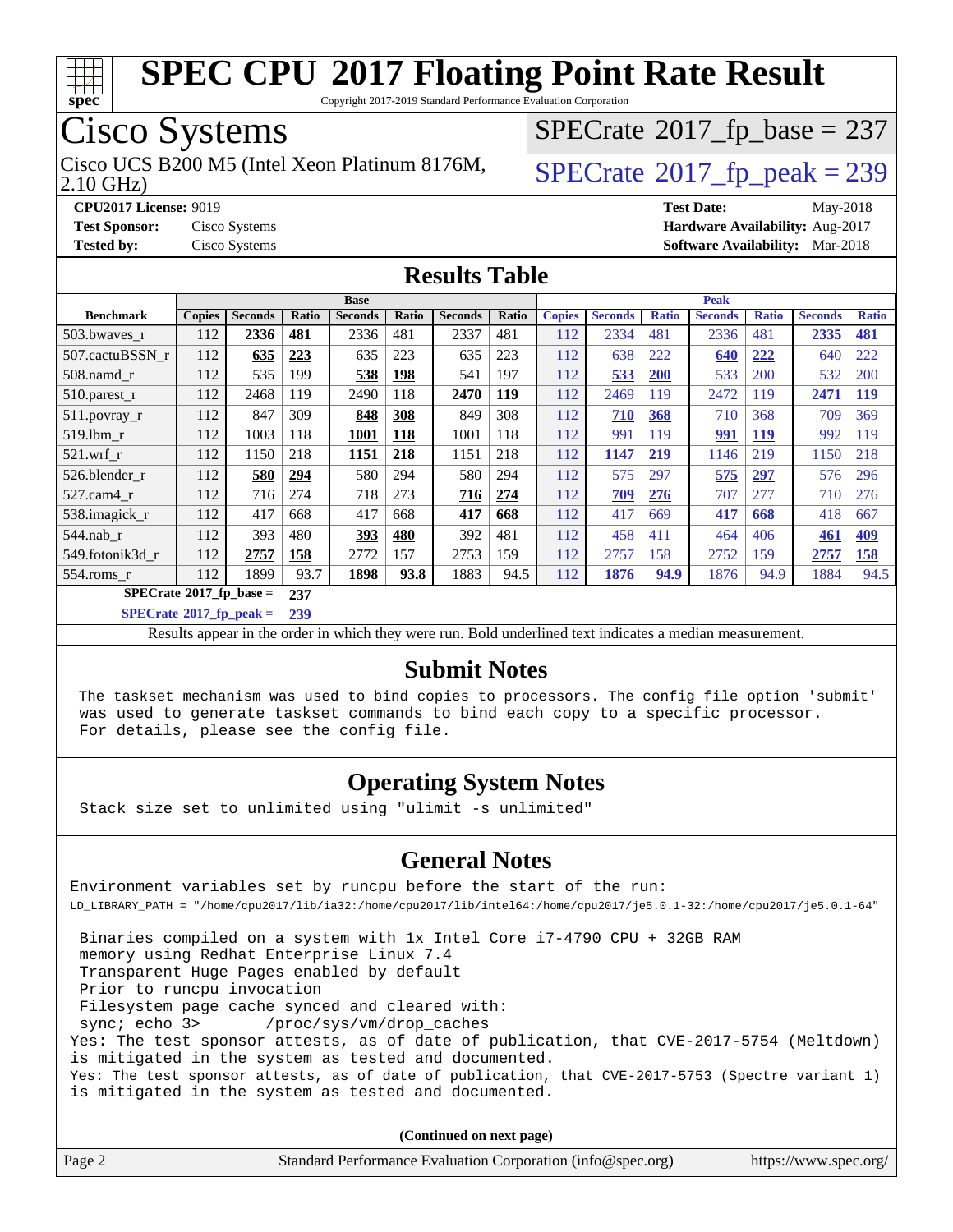

Copyright 2017-2019 Standard Performance Evaluation Corporation

## Cisco Systems

Cisco UCS B200 M5 (Intel Xeon Platinum 8176M,<br>2.10 GHz)

 $SPECTate$ <sup>®</sup>[2017\\_fp\\_base =](http://www.spec.org/auto/cpu2017/Docs/result-fields.html#SPECrate2017fpbase) 237

 $SPECTate<sup>®</sup>2017_fp_peak = 239$  $SPECTate<sup>®</sup>2017_fp_peak = 239$  $SPECTate<sup>®</sup>2017_fp_peak = 239$ 

**[Test Sponsor:](http://www.spec.org/auto/cpu2017/Docs/result-fields.html#TestSponsor)** Cisco Systems **[Hardware Availability:](http://www.spec.org/auto/cpu2017/Docs/result-fields.html#HardwareAvailability)** Aug-2017 **[Tested by:](http://www.spec.org/auto/cpu2017/Docs/result-fields.html#Testedby)** Cisco Systems **Cisco Systems [Software Availability:](http://www.spec.org/auto/cpu2017/Docs/result-fields.html#SoftwareAvailability)** Mar-2018

**[CPU2017 License:](http://www.spec.org/auto/cpu2017/Docs/result-fields.html#CPU2017License)** 9019 **[Test Date:](http://www.spec.org/auto/cpu2017/Docs/result-fields.html#TestDate)** May-2018

#### **[General Notes \(Continued\)](http://www.spec.org/auto/cpu2017/Docs/result-fields.html#GeneralNotes)**

Yes: The test sponsor attests, as of date of publication, that CVE-2017-5715 (Spectre variant 2) is mitigated in the system as tested and documented.

### **[Platform Notes](http://www.spec.org/auto/cpu2017/Docs/result-fields.html#PlatformNotes)**

Page 3 Standard Performance Evaluation Corporation [\(info@spec.org\)](mailto:info@spec.org) <https://www.spec.org/> BIOS Settings: Intel HyperThreading Technology set to Enabled CPU performance set to Enterprise Power Performance Tuning set to OS Controls SNC set to Enabled IMC Interleaving set to 1-way Interleave Patrol Scrub set to Disabled Sysinfo program /home/cpu2017/bin/sysinfo Rev: r5797 of 2017-06-14 96c45e4568ad54c135fd618bcc091c0f running on linux-qc7k Fri May 25 20:37:16 2018 SUT (System Under Test) info as seen by some common utilities. For more information on this section, see <https://www.spec.org/cpu2017/Docs/config.html#sysinfo> From /proc/cpuinfo model name : Intel(R) Xeon(R) Platinum 8176M CPU @ 2.10GHz 2 "physical id"s (chips) 112 "processors" cores, siblings (Caution: counting these is hw and system dependent. The following excerpts from /proc/cpuinfo might not be reliable. Use with caution.) cpu cores : 28 siblings : 56 physical 0: cores 0 1 2 3 4 5 6 8 9 10 11 12 13 14 16 17 18 19 20 21 22 24 25 26 27 28 29 30 physical 1: cores 0 1 2 3 4 5 6 8 9 10 11 12 13 14 16 17 18 19 20 21 22 24 25 26 27 28 29 30 From lscpu: Architecture: x86\_64 CPU op-mode(s): 32-bit, 64-bit Byte Order: Little Endian CPU(s): 112 On-line CPU(s) list: 0-111 Thread(s) per core: 2 Core(s) per socket: 28 Socket(s): 2 NUMA node(s): 4 Vendor ID: GenuineIntel CPU family: 6 **(Continued on next page)**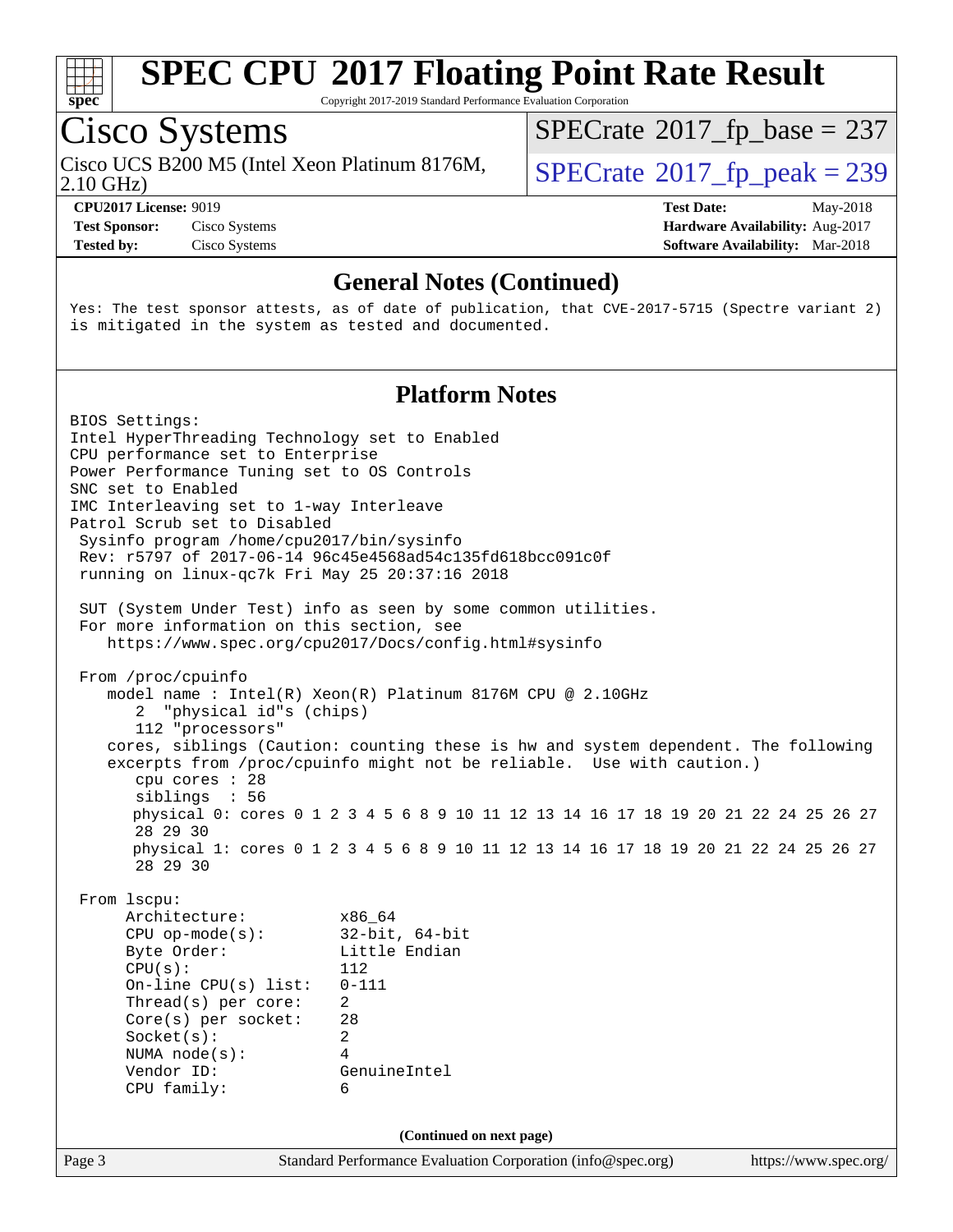

Copyright 2017-2019 Standard Performance Evaluation Corporation

Cisco Systems 2.10 GHz) Cisco UCS B200 M5 (Intel Xeon Platinum 8176M,  $SPECrate@2017_fp\_peak = 239$  $SPECrate@2017_fp\_peak = 239$ 

 $SPECTate$ <sup>®</sup>[2017\\_fp\\_base =](http://www.spec.org/auto/cpu2017/Docs/result-fields.html#SPECrate2017fpbase) 237

**[CPU2017 License:](http://www.spec.org/auto/cpu2017/Docs/result-fields.html#CPU2017License)** 9019 **[Test Date:](http://www.spec.org/auto/cpu2017/Docs/result-fields.html#TestDate)** May-2018 **[Test Sponsor:](http://www.spec.org/auto/cpu2017/Docs/result-fields.html#TestSponsor)** Cisco Systems **[Hardware Availability:](http://www.spec.org/auto/cpu2017/Docs/result-fields.html#HardwareAvailability)** Aug-2017 **[Tested by:](http://www.spec.org/auto/cpu2017/Docs/result-fields.html#Testedby)** Cisco Systems **[Software Availability:](http://www.spec.org/auto/cpu2017/Docs/result-fields.html#SoftwareAvailability)** Mar-2018

#### **[Platform Notes \(Continued\)](http://www.spec.org/auto/cpu2017/Docs/result-fields.html#PlatformNotes)**

| Model:                     | 85                                                                                      |
|----------------------------|-----------------------------------------------------------------------------------------|
| Model name:                | $Intel(R)$ Xeon $(R)$ Platinum 8176M CPU @ 2.10GHz                                      |
| Stepping:                  | 4                                                                                       |
| CPU MHz:                   | 1140.447                                                                                |
| CPU max MHz:               | 3800.0000                                                                               |
| CPU min MHz:               | 1000.0000                                                                               |
| BogoMIPS:                  | 4200.00                                                                                 |
| Virtualization:            | $VT - x$                                                                                |
| L1d cache:                 | 32K                                                                                     |
| Lli cache:                 | 32K                                                                                     |
| $L2$ cache:                | 1024K                                                                                   |
| L3 cache:                  | 39424K                                                                                  |
| NUMA node0 CPU(s):         | $0-3, 7-9, 14-17, 21-23, 56-59, 63-65, 70-73, 77-79$                                    |
| NUMA nodel $CPU(s):$       | $4-6, 10-13, 18-20, 24-27, 60-62, 66-69, 74-76, 80-83$                                  |
| NUMA $node2$ $CPU(s):$     | 28-31, 35-37, 42-45, 49-51, 84-87, 91-93, 98-101, 105-107                               |
| NUMA node3 CPU(s):         | 32-34, 38-41, 46-48, 52-55, 88-90, 94-97, 102-104, 108-111                              |
| Flags:                     | fpu vme de pse tsc msr pae mce cx8 apic sep mtrr pge mca cmov                           |
|                            | pat pse36 clflush dts acpi mmx fxsr sse sse2 ss ht tm pbe syscall nx pdpelgb rdtscp     |
|                            | lm constant_tsc art arch_perfmon pebs bts rep_good nopl xtopology nonstop_tsc           |
|                            | aperfmperf eagerfpu pni pclmulqdq dtes64 monitor ds_cpl vmx smx est tm2 ssse3 sdbg      |
|                            | fma cx16 xtpr pdcm pcid dca sse4_1 sse4_2 x2apic movbe popcnt tsc_deadline_timer aes    |
|                            | xsave avx f16c rdrand lahf_lm abm 3dnowprefetch ida arat epb invpcid_single pln pts     |
|                            | dtherm hwp hwp_act_window hwp_epp hwp_pkg_req intel_pt spec_ctrl kaiser tpr_shadow      |
|                            | vnmi flexpriority ept vpid fsgsbase tsc_adjust bmil hle avx2 smep bmi2 erms invpcid     |
|                            | rtm cqm mpx avx512f avx512dq rdseed adx smap clflushopt clwb avx512cd avx512bw          |
|                            |                                                                                         |
|                            | avx512vl xsaveopt xsavec xgetbv1 cqm_llc cqm_occup_llc                                  |
|                            |                                                                                         |
| /proc/cpuinfo cache data   |                                                                                         |
| cache size : 39424 KB      |                                                                                         |
|                            |                                                                                         |
|                            | From numactl --hardware WARNING: a numactl 'node' might or might not correspond to a    |
| physical chip.             |                                                                                         |
| $available: 4 nodes (0-3)$ |                                                                                         |
|                            | node 0 cpus: 0 1 2 3 7 8 9 14 15 16 17 21 22 23 56 57 58 59 63 64 65 70 71 72 73 77 78  |
| 79                         |                                                                                         |
| node 0 size: 95320 MB      |                                                                                         |
| node 0 free: 95081 MB      |                                                                                         |
|                            | node 1 cpus: 4 5 6 10 11 12 13 18 19 20 24 25 26 27 60 61 62 66 67 68 69 74 75 76 80 81 |
| 82 83                      |                                                                                         |
| node 1 size: 96753 MB      |                                                                                         |
| node 1 free: 96574 MB      |                                                                                         |
|                            | node 2 cpus: 28 29 30 31 35 36 37 42 43 44 45 49 50 51 84 85 86 87 91 92 93 98 99 100   |
| 101 105 106 107            |                                                                                         |
| node 2 size: 96753 MB      |                                                                                         |
| node 2 free: 96548 MB      |                                                                                         |
|                            | node 3 cpus: 32 33 34 38 39 40 41 46 47 48 52 53 54 55 88 89 90 94 95 96 97 102 103 104 |
| 108 109 110 111            |                                                                                         |

**(Continued on next page)**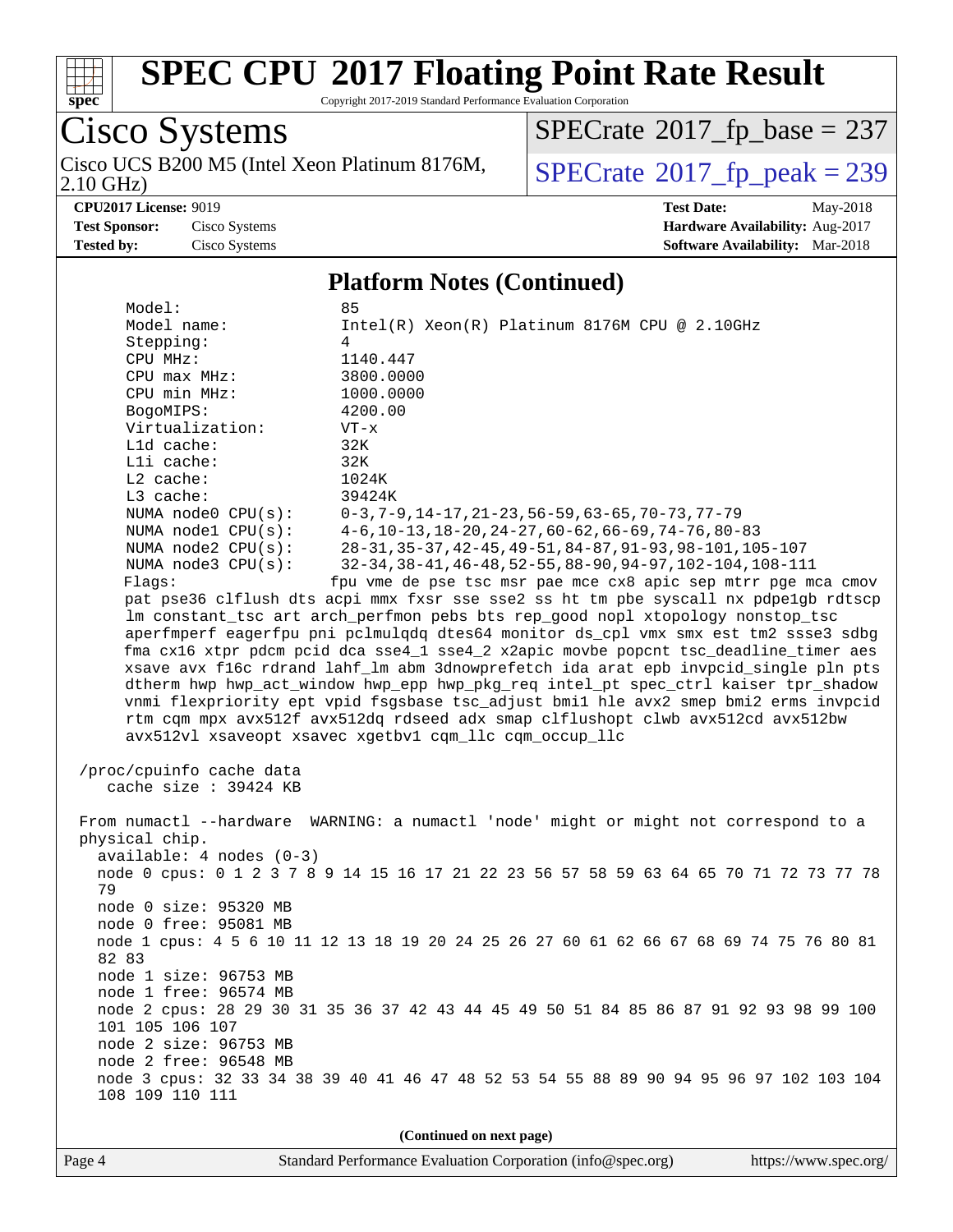

Copyright 2017-2019 Standard Performance Evaluation Corporation

## Cisco Systems

2.10 GHz) Cisco UCS B200 M5 (Intel Xeon Platinum 8176M,  $\big|$  [SPECrate](http://www.spec.org/auto/cpu2017/Docs/result-fields.html#SPECrate2017fppeak)®[2017\\_fp\\_peak = 2](http://www.spec.org/auto/cpu2017/Docs/result-fields.html#SPECrate2017fppeak)39

 $SPECTate$ <sup>®</sup>[2017\\_fp\\_base =](http://www.spec.org/auto/cpu2017/Docs/result-fields.html#SPECrate2017fpbase) 237

**[CPU2017 License:](http://www.spec.org/auto/cpu2017/Docs/result-fields.html#CPU2017License)** 9019 **[Test Date:](http://www.spec.org/auto/cpu2017/Docs/result-fields.html#TestDate)** May-2018 **[Test Sponsor:](http://www.spec.org/auto/cpu2017/Docs/result-fields.html#TestSponsor)** Cisco Systems **[Hardware Availability:](http://www.spec.org/auto/cpu2017/Docs/result-fields.html#HardwareAvailability)** Aug-2017 **[Tested by:](http://www.spec.org/auto/cpu2017/Docs/result-fields.html#Testedby)** Cisco Systems **[Software Availability:](http://www.spec.org/auto/cpu2017/Docs/result-fields.html#SoftwareAvailability)** Mar-2018

#### **[Platform Notes \(Continued\)](http://www.spec.org/auto/cpu2017/Docs/result-fields.html#PlatformNotes)**

 node 3 size: 96750 MB node 3 free: 96466 MB node distances: node 0 1 2 3 0: 10 11 21 21 1: 11 10 21 21 2: 21 21 10 11 3: 21 21 11 10 From /proc/meminfo MemTotal: 394831632 kB HugePages Total: 0 Hugepagesize: 2048 kB From /etc/\*release\* /etc/\*version\* SuSE-release: SUSE Linux Enterprise Server 12 (x86\_64) VERSION = 12 PATCHLEVEL = 2 # This file is deprecated and will be removed in a future service pack or release. # Please check /etc/os-release for details about this release. os-release: NAME="SLES" VERSION="12-SP2" VERSION\_ID="12.2" PRETTY\_NAME="SUSE Linux Enterprise Server 12 SP2" ID="sles" ANSI\_COLOR="0;32" CPE\_NAME="cpe:/o:suse:sles:12:sp2" uname -a: Linux linux-qc7k 4.4.103-92.56-default #1 SMP Wed Dec 27 16:24:31 UTC 2017 (2fd2155) x86\_64 x86\_64 x86\_64 GNU/Linux run-level 3 Dec 31 19:27 SPEC is set to: /home/cpu2017 Filesystem Type Size Used Avail Use% Mounted on /dev/sda1 xfs 224G 64G 160G 29% / Additional information from dmidecode follows. WARNING: Use caution when you interpret this section. The 'dmidecode' program reads system data which is "intended to allow hardware to be accurately determined", but the intent may not be met, as there are frequent changes to hardware, firmware, and the "DMTF SMBIOS" standard. BIOS Cisco Systems, Inc. B200M5.3.2.3c.0.0307181316 03/07/2018 Memory: 24x 0xCE00 M393A2G40EB2-CTD 16 GB 2 rank 2666 **(Continued on next page)**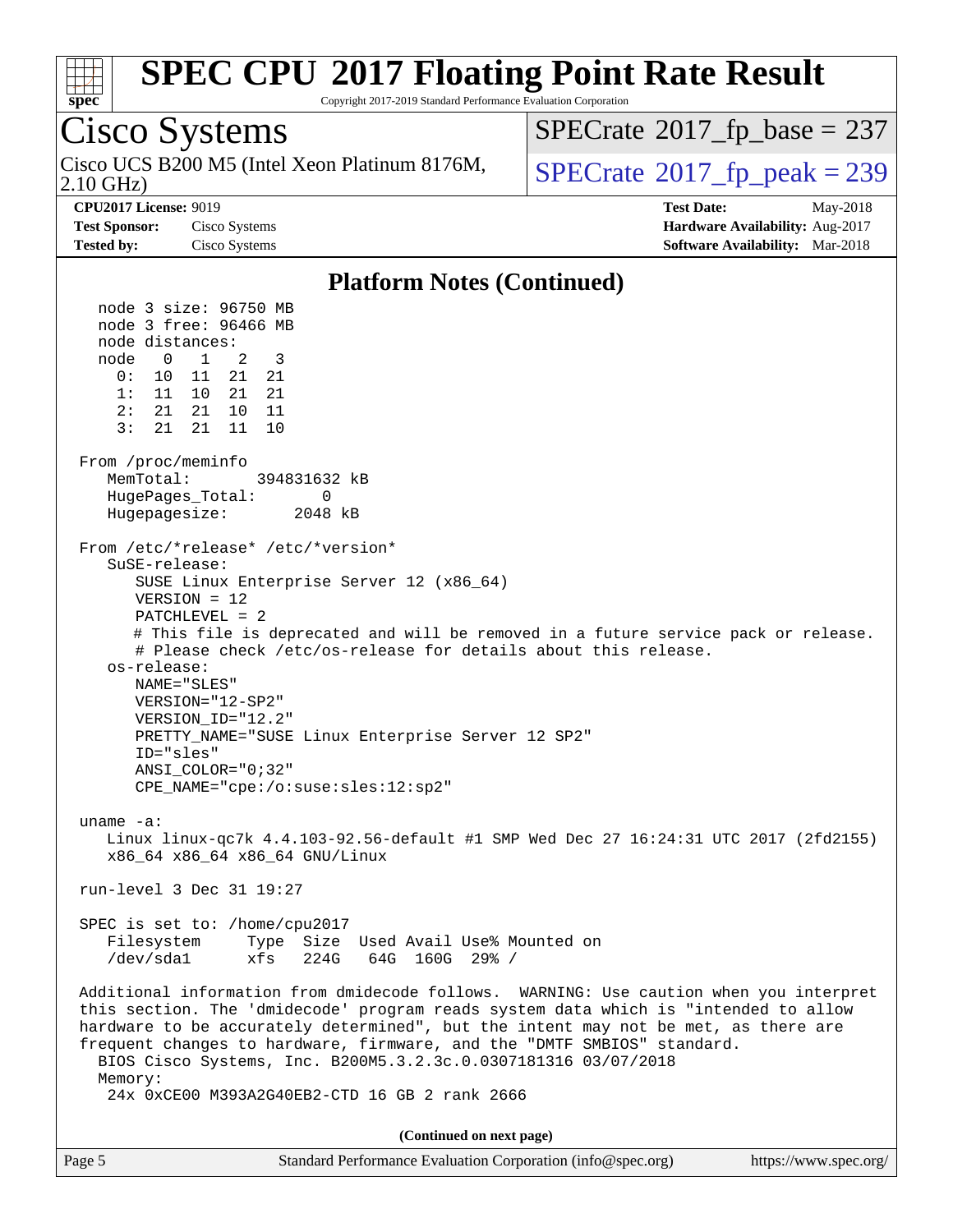

Copyright 2017-2019 Standard Performance Evaluation Corporation

## Cisco Systems

Cisco UCS B200 M5 (Intel Xeon Platinum 8176M,  $\big|$  [SPECrate](http://www.spec.org/auto/cpu2017/Docs/result-fields.html#SPECrate2017fppeak)®[2017\\_fp\\_peak = 2](http://www.spec.org/auto/cpu2017/Docs/result-fields.html#SPECrate2017fppeak)39

 $SPECTate@2017_fp\_base = 237$ 

2.10 GHz)

**[CPU2017 License:](http://www.spec.org/auto/cpu2017/Docs/result-fields.html#CPU2017License)** 9019 **[Test Date:](http://www.spec.org/auto/cpu2017/Docs/result-fields.html#TestDate)** May-2018 **[Test Sponsor:](http://www.spec.org/auto/cpu2017/Docs/result-fields.html#TestSponsor)** Cisco Systems **Cisco Systems [Hardware Availability:](http://www.spec.org/auto/cpu2017/Docs/result-fields.html#HardwareAvailability)** Aug-2017 **[Tested by:](http://www.spec.org/auto/cpu2017/Docs/result-fields.html#Testedby)** Cisco Systems **[Software Availability:](http://www.spec.org/auto/cpu2017/Docs/result-fields.html#SoftwareAvailability)** Mar-2018

#### **[Platform Notes \(Continued\)](http://www.spec.org/auto/cpu2017/Docs/result-fields.html#PlatformNotes)**

(End of data from sysinfo program)

**[Compiler Version Notes](http://www.spec.org/auto/cpu2017/Docs/result-fields.html#CompilerVersionNotes)** ============================================================================== C | 519.lbm\_r(base, peak) 538.imagick\_r(base, peak) | 544.nab\_r(base, peak) ----------------------------------------------------------------------------- icc (ICC) 18.0.2 20180210 Copyright (C) 1985-2018 Intel Corporation. All rights reserved. ------------------------------------------------------------------------------ ============================================================================== C++ | 508.namd\_r(base, peak) 510.parest\_r(base, peak) ----------------------------------------------------------------------------- icpc (ICC) 18.0.2 20180210 Copyright (C) 1985-2018 Intel Corporation. All rights reserved. ------------------------------------------------------------------------------ ============================================================================== C++, C  $| 511.povray_r(base, peak) 526.blender_r(base, peak)$ ----------------------------------------------------------------------------- icpc (ICC) 18.0.2 20180210 Copyright (C) 1985-2018 Intel Corporation. All rights reserved. icc (ICC) 18.0.2 20180210 Copyright (C) 1985-2018 Intel Corporation. All rights reserved. ------------------------------------------------------------------------------ ============================================================================== C++, C, Fortran | 507.cactuBSSN\_r(base, peak) ----------------------------------------------------------------------------- icpc (ICC) 18.0.2 20180210 Copyright (C) 1985-2018 Intel Corporation. All rights reserved. icc (ICC) 18.0.2 20180210 Copyright (C) 1985-2018 Intel Corporation. All rights reserved. ifort (IFORT) 18.0.2 20180210 Copyright (C) 1985-2018 Intel Corporation. All rights reserved. ------------------------------------------------------------------------------ ============================================================================== Fortran | 503.bwaves\_r(base, peak) 549.fotonik3d\_r(base, peak) | 554.roms\_r(base, peak) ----------------------------------------------------------------------------- ifort (IFORT) 18.0.2 20180210 Copyright (C) 1985-2018 Intel Corporation. All rights reserved. **(Continued on next page)**

Page 6 Standard Performance Evaluation Corporation [\(info@spec.org\)](mailto:info@spec.org) <https://www.spec.org/>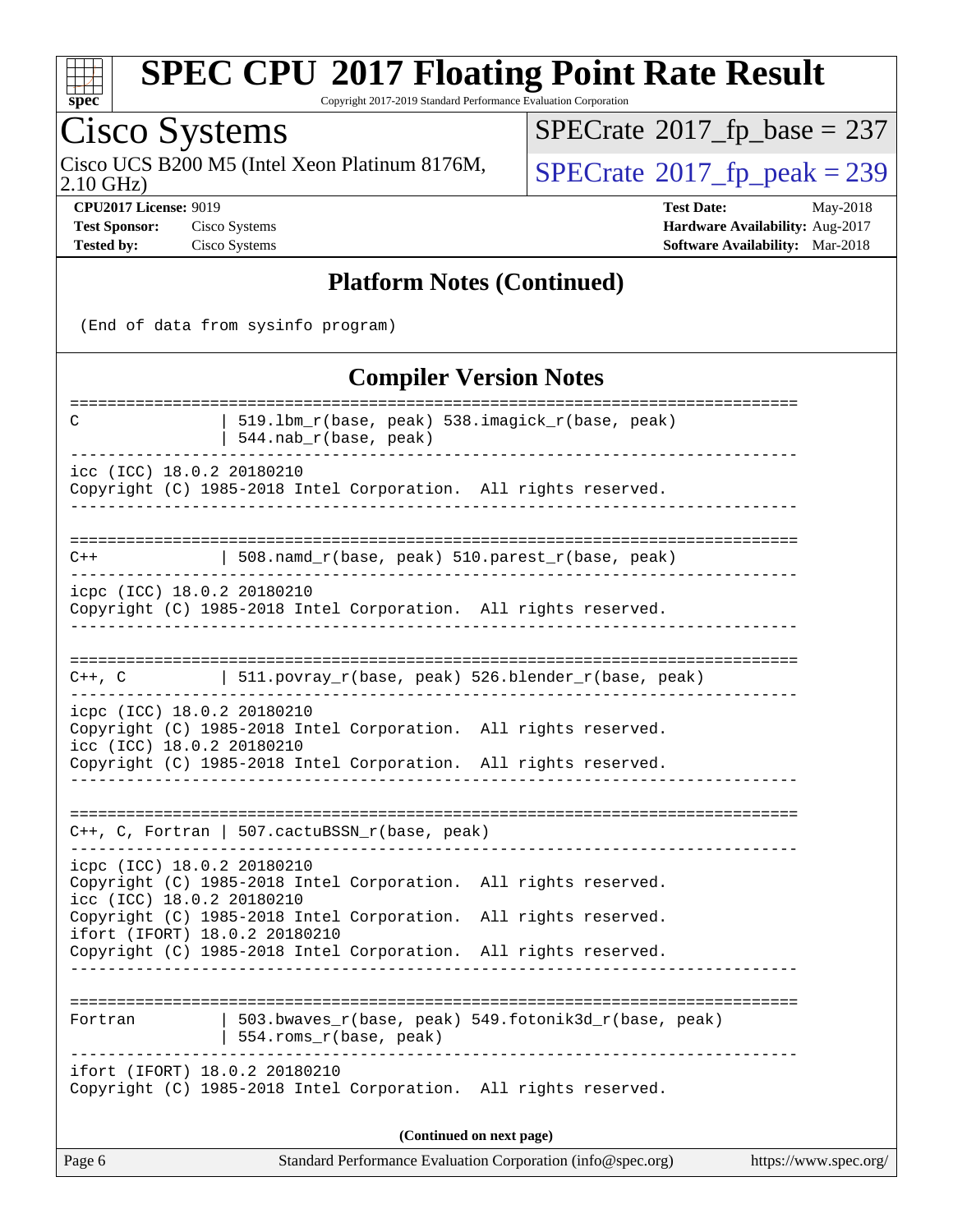

Copyright 2017-2019 Standard Performance Evaluation Corporation

## Cisco Systems

2.10 GHz) Cisco UCS B200 M5 (Intel Xeon Platinum 8176M,  $\big|$  [SPECrate](http://www.spec.org/auto/cpu2017/Docs/result-fields.html#SPECrate2017fppeak)®[2017\\_fp\\_peak = 2](http://www.spec.org/auto/cpu2017/Docs/result-fields.html#SPECrate2017fppeak)39

 $SPECTate$ <sup>®</sup>[2017\\_fp\\_base =](http://www.spec.org/auto/cpu2017/Docs/result-fields.html#SPECrate2017fpbase) 237

**[Test Sponsor:](http://www.spec.org/auto/cpu2017/Docs/result-fields.html#TestSponsor)** Cisco Systems **Cisco Systems [Hardware Availability:](http://www.spec.org/auto/cpu2017/Docs/result-fields.html#HardwareAvailability)** Aug-2017

**[CPU2017 License:](http://www.spec.org/auto/cpu2017/Docs/result-fields.html#CPU2017License)** 9019 **[Test Date:](http://www.spec.org/auto/cpu2017/Docs/result-fields.html#TestDate)** May-2018

**[Tested by:](http://www.spec.org/auto/cpu2017/Docs/result-fields.html#Testedby)** Cisco Systems **[Software Availability:](http://www.spec.org/auto/cpu2017/Docs/result-fields.html#SoftwareAvailability)** Mar-2018

### **[Compiler Version Notes \(Continued\)](http://www.spec.org/auto/cpu2017/Docs/result-fields.html#CompilerVersionNotes)**

------------------------------------------------------------------------------

```
==============================================================================
Fortran, C | 521.wrf_r(base, peak) 527.cam4_r(base, peak)
```
----------------------------------------------------------------------------- ifort (IFORT) 18.0.2 20180210

Copyright (C) 1985-2018 Intel Corporation. All rights reserved.

icc (ICC) 18.0.2 20180210

Copyright (C) 1985-2018 Intel Corporation. All rights reserved.

------------------------------------------------------------------------------

### **[Base Compiler Invocation](http://www.spec.org/auto/cpu2017/Docs/result-fields.html#BaseCompilerInvocation)**

[C benchmarks](http://www.spec.org/auto/cpu2017/Docs/result-fields.html#Cbenchmarks): [icc -m64 -std=c11](http://www.spec.org/cpu2017/results/res2018q2/cpu2017-20180612-06925.flags.html#user_CCbase_intel_icc_64bit_c11_33ee0cdaae7deeeab2a9725423ba97205ce30f63b9926c2519791662299b76a0318f32ddfffdc46587804de3178b4f9328c46fa7c2b0cd779d7a61945c91cd35)

[C++ benchmarks:](http://www.spec.org/auto/cpu2017/Docs/result-fields.html#CXXbenchmarks) [icpc -m64](http://www.spec.org/cpu2017/results/res2018q2/cpu2017-20180612-06925.flags.html#user_CXXbase_intel_icpc_64bit_4ecb2543ae3f1412ef961e0650ca070fec7b7afdcd6ed48761b84423119d1bf6bdf5cad15b44d48e7256388bc77273b966e5eb805aefd121eb22e9299b2ec9d9)

[Fortran benchmarks](http://www.spec.org/auto/cpu2017/Docs/result-fields.html#Fortranbenchmarks): [ifort -m64](http://www.spec.org/cpu2017/results/res2018q2/cpu2017-20180612-06925.flags.html#user_FCbase_intel_ifort_64bit_24f2bb282fbaeffd6157abe4f878425411749daecae9a33200eee2bee2fe76f3b89351d69a8130dd5949958ce389cf37ff59a95e7a40d588e8d3a57e0c3fd751)

[Benchmarks using both Fortran and C](http://www.spec.org/auto/cpu2017/Docs/result-fields.html#BenchmarksusingbothFortranandC): [ifort -m64](http://www.spec.org/cpu2017/results/res2018q2/cpu2017-20180612-06925.flags.html#user_CC_FCbase_intel_ifort_64bit_24f2bb282fbaeffd6157abe4f878425411749daecae9a33200eee2bee2fe76f3b89351d69a8130dd5949958ce389cf37ff59a95e7a40d588e8d3a57e0c3fd751) [icc -m64 -std=c11](http://www.spec.org/cpu2017/results/res2018q2/cpu2017-20180612-06925.flags.html#user_CC_FCbase_intel_icc_64bit_c11_33ee0cdaae7deeeab2a9725423ba97205ce30f63b9926c2519791662299b76a0318f32ddfffdc46587804de3178b4f9328c46fa7c2b0cd779d7a61945c91cd35)

[Benchmarks using both C and C++](http://www.spec.org/auto/cpu2017/Docs/result-fields.html#BenchmarksusingbothCandCXX): [icpc -m64](http://www.spec.org/cpu2017/results/res2018q2/cpu2017-20180612-06925.flags.html#user_CC_CXXbase_intel_icpc_64bit_4ecb2543ae3f1412ef961e0650ca070fec7b7afdcd6ed48761b84423119d1bf6bdf5cad15b44d48e7256388bc77273b966e5eb805aefd121eb22e9299b2ec9d9) [icc -m64 -std=c11](http://www.spec.org/cpu2017/results/res2018q2/cpu2017-20180612-06925.flags.html#user_CC_CXXbase_intel_icc_64bit_c11_33ee0cdaae7deeeab2a9725423ba97205ce30f63b9926c2519791662299b76a0318f32ddfffdc46587804de3178b4f9328c46fa7c2b0cd779d7a61945c91cd35)

[Benchmarks using Fortran, C, and C++:](http://www.spec.org/auto/cpu2017/Docs/result-fields.html#BenchmarksusingFortranCandCXX) [icpc -m64](http://www.spec.org/cpu2017/results/res2018q2/cpu2017-20180612-06925.flags.html#user_CC_CXX_FCbase_intel_icpc_64bit_4ecb2543ae3f1412ef961e0650ca070fec7b7afdcd6ed48761b84423119d1bf6bdf5cad15b44d48e7256388bc77273b966e5eb805aefd121eb22e9299b2ec9d9) [icc -m64 -std=c11](http://www.spec.org/cpu2017/results/res2018q2/cpu2017-20180612-06925.flags.html#user_CC_CXX_FCbase_intel_icc_64bit_c11_33ee0cdaae7deeeab2a9725423ba97205ce30f63b9926c2519791662299b76a0318f32ddfffdc46587804de3178b4f9328c46fa7c2b0cd779d7a61945c91cd35) [ifort -m64](http://www.spec.org/cpu2017/results/res2018q2/cpu2017-20180612-06925.flags.html#user_CC_CXX_FCbase_intel_ifort_64bit_24f2bb282fbaeffd6157abe4f878425411749daecae9a33200eee2bee2fe76f3b89351d69a8130dd5949958ce389cf37ff59a95e7a40d588e8d3a57e0c3fd751)

### **[Base Portability Flags](http://www.spec.org/auto/cpu2017/Docs/result-fields.html#BasePortabilityFlags)**

 503.bwaves\_r: [-DSPEC\\_LP64](http://www.spec.org/cpu2017/results/res2018q2/cpu2017-20180612-06925.flags.html#suite_basePORTABILITY503_bwaves_r_DSPEC_LP64) 507.cactuBSSN\_r: [-DSPEC\\_LP64](http://www.spec.org/cpu2017/results/res2018q2/cpu2017-20180612-06925.flags.html#suite_basePORTABILITY507_cactuBSSN_r_DSPEC_LP64) 508.namd\_r: [-DSPEC\\_LP64](http://www.spec.org/cpu2017/results/res2018q2/cpu2017-20180612-06925.flags.html#suite_basePORTABILITY508_namd_r_DSPEC_LP64) 510.parest\_r: [-DSPEC\\_LP64](http://www.spec.org/cpu2017/results/res2018q2/cpu2017-20180612-06925.flags.html#suite_basePORTABILITY510_parest_r_DSPEC_LP64) 511.povray\_r: [-DSPEC\\_LP64](http://www.spec.org/cpu2017/results/res2018q2/cpu2017-20180612-06925.flags.html#suite_basePORTABILITY511_povray_r_DSPEC_LP64) 519.lbm\_r: [-DSPEC\\_LP64](http://www.spec.org/cpu2017/results/res2018q2/cpu2017-20180612-06925.flags.html#suite_basePORTABILITY519_lbm_r_DSPEC_LP64) 521.wrf\_r: [-DSPEC\\_LP64](http://www.spec.org/cpu2017/results/res2018q2/cpu2017-20180612-06925.flags.html#suite_basePORTABILITY521_wrf_r_DSPEC_LP64) [-DSPEC\\_CASE\\_FLAG](http://www.spec.org/cpu2017/results/res2018q2/cpu2017-20180612-06925.flags.html#b521.wrf_r_baseCPORTABILITY_DSPEC_CASE_FLAG) [-convert big\\_endian](http://www.spec.org/cpu2017/results/res2018q2/cpu2017-20180612-06925.flags.html#user_baseFPORTABILITY521_wrf_r_convert_big_endian_c3194028bc08c63ac5d04de18c48ce6d347e4e562e8892b8bdbdc0214820426deb8554edfa529a3fb25a586e65a3d812c835984020483e7e73212c4d31a38223) 526.blender\_r: [-DSPEC\\_LP64](http://www.spec.org/cpu2017/results/res2018q2/cpu2017-20180612-06925.flags.html#suite_basePORTABILITY526_blender_r_DSPEC_LP64) [-DSPEC\\_LINUX](http://www.spec.org/cpu2017/results/res2018q2/cpu2017-20180612-06925.flags.html#b526.blender_r_baseCPORTABILITY_DSPEC_LINUX) [-funsigned-char](http://www.spec.org/cpu2017/results/res2018q2/cpu2017-20180612-06925.flags.html#user_baseCPORTABILITY526_blender_r_force_uchar_40c60f00ab013830e2dd6774aeded3ff59883ba5a1fc5fc14077f794d777847726e2a5858cbc7672e36e1b067e7e5c1d9a74f7176df07886a243d7cc18edfe67) 527.cam4\_r: [-DSPEC\\_LP64](http://www.spec.org/cpu2017/results/res2018q2/cpu2017-20180612-06925.flags.html#suite_basePORTABILITY527_cam4_r_DSPEC_LP64) [-DSPEC\\_CASE\\_FLAG](http://www.spec.org/cpu2017/results/res2018q2/cpu2017-20180612-06925.flags.html#b527.cam4_r_baseCPORTABILITY_DSPEC_CASE_FLAG) 538.imagick\_r: [-DSPEC\\_LP64](http://www.spec.org/cpu2017/results/res2018q2/cpu2017-20180612-06925.flags.html#suite_basePORTABILITY538_imagick_r_DSPEC_LP64)

**(Continued on next page)**

Page 7 Standard Performance Evaluation Corporation [\(info@spec.org\)](mailto:info@spec.org) <https://www.spec.org/>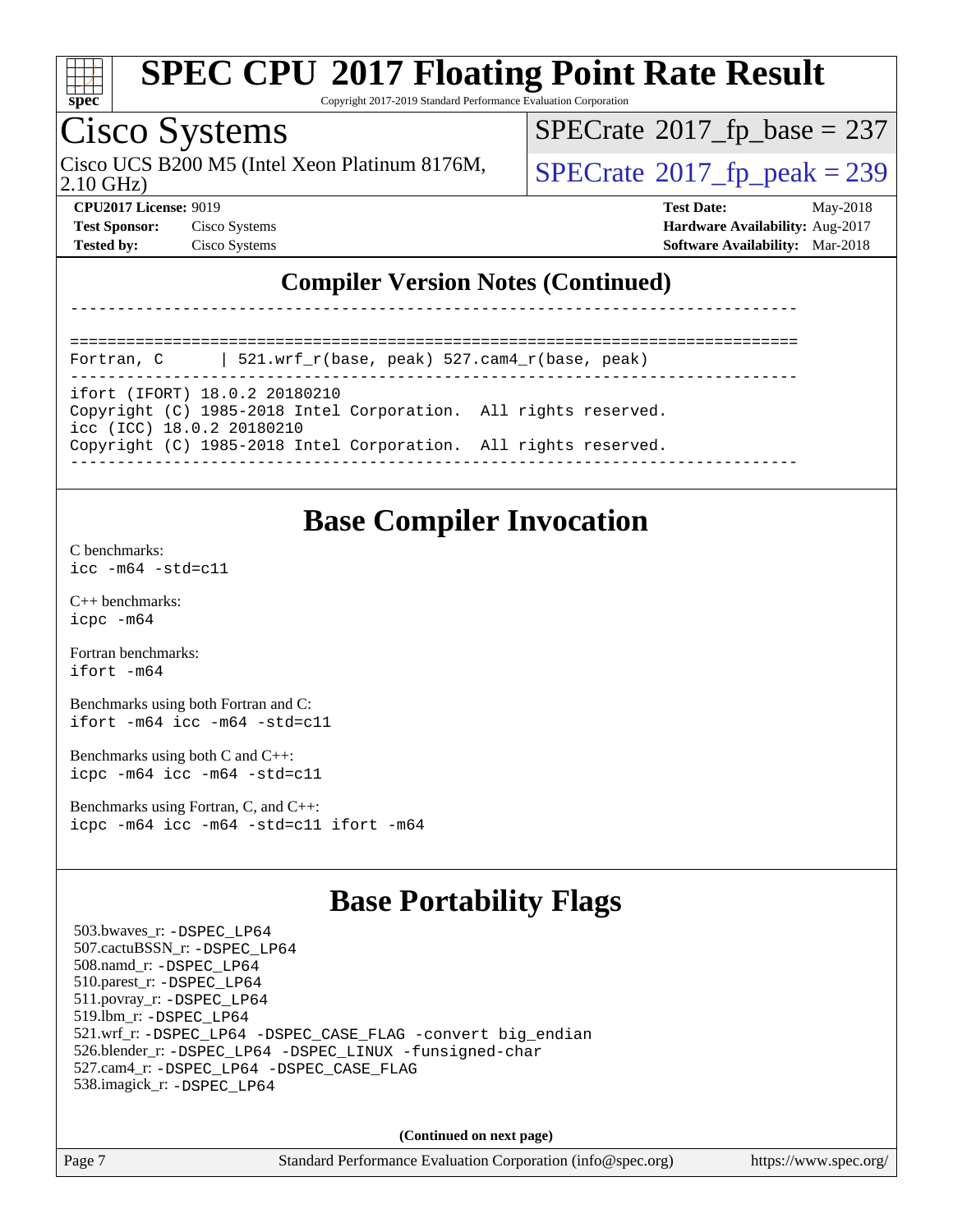

Copyright 2017-2019 Standard Performance Evaluation Corporation

## Cisco Systems

Cisco UCS B200 M5 (Intel Xeon Platinum 8176M,  $\big|$  [SPECrate](http://www.spec.org/auto/cpu2017/Docs/result-fields.html#SPECrate2017fppeak)®[2017\\_fp\\_peak = 2](http://www.spec.org/auto/cpu2017/Docs/result-fields.html#SPECrate2017fppeak)39

 $SPECTate$ <sup>®</sup>[2017\\_fp\\_base =](http://www.spec.org/auto/cpu2017/Docs/result-fields.html#SPECrate2017fpbase) 237

2.10 GHz)

**[CPU2017 License:](http://www.spec.org/auto/cpu2017/Docs/result-fields.html#CPU2017License)** 9019 **[Test Date:](http://www.spec.org/auto/cpu2017/Docs/result-fields.html#TestDate)** May-2018 **[Test Sponsor:](http://www.spec.org/auto/cpu2017/Docs/result-fields.html#TestSponsor)** Cisco Systems **Cisco Systems [Hardware Availability:](http://www.spec.org/auto/cpu2017/Docs/result-fields.html#HardwareAvailability)** Aug-2017 **[Tested by:](http://www.spec.org/auto/cpu2017/Docs/result-fields.html#Testedby)** Cisco Systems **[Software Availability:](http://www.spec.org/auto/cpu2017/Docs/result-fields.html#SoftwareAvailability)** Mar-2018

### **[Base Portability Flags \(Continued\)](http://www.spec.org/auto/cpu2017/Docs/result-fields.html#BasePortabilityFlags)**

 544.nab\_r: [-DSPEC\\_LP64](http://www.spec.org/cpu2017/results/res2018q2/cpu2017-20180612-06925.flags.html#suite_basePORTABILITY544_nab_r_DSPEC_LP64) 549.fotonik3d\_r: [-DSPEC\\_LP64](http://www.spec.org/cpu2017/results/res2018q2/cpu2017-20180612-06925.flags.html#suite_basePORTABILITY549_fotonik3d_r_DSPEC_LP64) 554.roms\_r: [-DSPEC\\_LP64](http://www.spec.org/cpu2017/results/res2018q2/cpu2017-20180612-06925.flags.html#suite_basePORTABILITY554_roms_r_DSPEC_LP64)

**[Base Optimization Flags](http://www.spec.org/auto/cpu2017/Docs/result-fields.html#BaseOptimizationFlags)**

[C benchmarks](http://www.spec.org/auto/cpu2017/Docs/result-fields.html#Cbenchmarks):

[-xCORE-AVX2](http://www.spec.org/cpu2017/results/res2018q2/cpu2017-20180612-06925.flags.html#user_CCbase_f-xCORE-AVX2) [-ipo](http://www.spec.org/cpu2017/results/res2018q2/cpu2017-20180612-06925.flags.html#user_CCbase_f-ipo) [-O3](http://www.spec.org/cpu2017/results/res2018q2/cpu2017-20180612-06925.flags.html#user_CCbase_f-O3) [-no-prec-div](http://www.spec.org/cpu2017/results/res2018q2/cpu2017-20180612-06925.flags.html#user_CCbase_f-no-prec-div) [-qopt-prefetch](http://www.spec.org/cpu2017/results/res2018q2/cpu2017-20180612-06925.flags.html#user_CCbase_f-qopt-prefetch) [-ffinite-math-only](http://www.spec.org/cpu2017/results/res2018q2/cpu2017-20180612-06925.flags.html#user_CCbase_f_finite_math_only_cb91587bd2077682c4b38af759c288ed7c732db004271a9512da14a4f8007909a5f1427ecbf1a0fb78ff2a814402c6114ac565ca162485bbcae155b5e4258871) [-qopt-mem-layout-trans=3](http://www.spec.org/cpu2017/results/res2018q2/cpu2017-20180612-06925.flags.html#user_CCbase_f-qopt-mem-layout-trans_de80db37974c74b1f0e20d883f0b675c88c3b01e9d123adea9b28688d64333345fb62bc4a798493513fdb68f60282f9a726aa07f478b2f7113531aecce732043)

[C++ benchmarks:](http://www.spec.org/auto/cpu2017/Docs/result-fields.html#CXXbenchmarks)

[-xCORE-AVX2](http://www.spec.org/cpu2017/results/res2018q2/cpu2017-20180612-06925.flags.html#user_CXXbase_f-xCORE-AVX2) [-ipo](http://www.spec.org/cpu2017/results/res2018q2/cpu2017-20180612-06925.flags.html#user_CXXbase_f-ipo) [-O3](http://www.spec.org/cpu2017/results/res2018q2/cpu2017-20180612-06925.flags.html#user_CXXbase_f-O3) [-no-prec-div](http://www.spec.org/cpu2017/results/res2018q2/cpu2017-20180612-06925.flags.html#user_CXXbase_f-no-prec-div) [-qopt-prefetch](http://www.spec.org/cpu2017/results/res2018q2/cpu2017-20180612-06925.flags.html#user_CXXbase_f-qopt-prefetch) [-ffinite-math-only](http://www.spec.org/cpu2017/results/res2018q2/cpu2017-20180612-06925.flags.html#user_CXXbase_f_finite_math_only_cb91587bd2077682c4b38af759c288ed7c732db004271a9512da14a4f8007909a5f1427ecbf1a0fb78ff2a814402c6114ac565ca162485bbcae155b5e4258871) [-qopt-mem-layout-trans=3](http://www.spec.org/cpu2017/results/res2018q2/cpu2017-20180612-06925.flags.html#user_CXXbase_f-qopt-mem-layout-trans_de80db37974c74b1f0e20d883f0b675c88c3b01e9d123adea9b28688d64333345fb62bc4a798493513fdb68f60282f9a726aa07f478b2f7113531aecce732043)

[Fortran benchmarks](http://www.spec.org/auto/cpu2017/Docs/result-fields.html#Fortranbenchmarks):

[-xCORE-AVX2](http://www.spec.org/cpu2017/results/res2018q2/cpu2017-20180612-06925.flags.html#user_FCbase_f-xCORE-AVX2) [-ipo](http://www.spec.org/cpu2017/results/res2018q2/cpu2017-20180612-06925.flags.html#user_FCbase_f-ipo) [-O3](http://www.spec.org/cpu2017/results/res2018q2/cpu2017-20180612-06925.flags.html#user_FCbase_f-O3) [-no-prec-div](http://www.spec.org/cpu2017/results/res2018q2/cpu2017-20180612-06925.flags.html#user_FCbase_f-no-prec-div) [-qopt-prefetch](http://www.spec.org/cpu2017/results/res2018q2/cpu2017-20180612-06925.flags.html#user_FCbase_f-qopt-prefetch) [-ffinite-math-only](http://www.spec.org/cpu2017/results/res2018q2/cpu2017-20180612-06925.flags.html#user_FCbase_f_finite_math_only_cb91587bd2077682c4b38af759c288ed7c732db004271a9512da14a4f8007909a5f1427ecbf1a0fb78ff2a814402c6114ac565ca162485bbcae155b5e4258871) [-qopt-mem-layout-trans=3](http://www.spec.org/cpu2017/results/res2018q2/cpu2017-20180612-06925.flags.html#user_FCbase_f-qopt-mem-layout-trans_de80db37974c74b1f0e20d883f0b675c88c3b01e9d123adea9b28688d64333345fb62bc4a798493513fdb68f60282f9a726aa07f478b2f7113531aecce732043) [-nostandard-realloc-lhs](http://www.spec.org/cpu2017/results/res2018q2/cpu2017-20180612-06925.flags.html#user_FCbase_f_2003_std_realloc_82b4557e90729c0f113870c07e44d33d6f5a304b4f63d4c15d2d0f1fab99f5daaed73bdb9275d9ae411527f28b936061aa8b9c8f2d63842963b95c9dd6426b8a) [-align array32byte](http://www.spec.org/cpu2017/results/res2018q2/cpu2017-20180612-06925.flags.html#user_FCbase_align_array32byte_b982fe038af199962ba9a80c053b8342c548c85b40b8e86eb3cc33dee0d7986a4af373ac2d51c3f7cf710a18d62fdce2948f201cd044323541f22fc0fffc51b6)

[Benchmarks using both Fortran and C](http://www.spec.org/auto/cpu2017/Docs/result-fields.html#BenchmarksusingbothFortranandC): [-xCORE-AVX2](http://www.spec.org/cpu2017/results/res2018q2/cpu2017-20180612-06925.flags.html#user_CC_FCbase_f-xCORE-AVX2) [-ipo](http://www.spec.org/cpu2017/results/res2018q2/cpu2017-20180612-06925.flags.html#user_CC_FCbase_f-ipo) [-O3](http://www.spec.org/cpu2017/results/res2018q2/cpu2017-20180612-06925.flags.html#user_CC_FCbase_f-O3) [-no-prec-div](http://www.spec.org/cpu2017/results/res2018q2/cpu2017-20180612-06925.flags.html#user_CC_FCbase_f-no-prec-div) [-qopt-prefetch](http://www.spec.org/cpu2017/results/res2018q2/cpu2017-20180612-06925.flags.html#user_CC_FCbase_f-qopt-prefetch) [-ffinite-math-only](http://www.spec.org/cpu2017/results/res2018q2/cpu2017-20180612-06925.flags.html#user_CC_FCbase_f_finite_math_only_cb91587bd2077682c4b38af759c288ed7c732db004271a9512da14a4f8007909a5f1427ecbf1a0fb78ff2a814402c6114ac565ca162485bbcae155b5e4258871) [-qopt-mem-layout-trans=3](http://www.spec.org/cpu2017/results/res2018q2/cpu2017-20180612-06925.flags.html#user_CC_FCbase_f-qopt-mem-layout-trans_de80db37974c74b1f0e20d883f0b675c88c3b01e9d123adea9b28688d64333345fb62bc4a798493513fdb68f60282f9a726aa07f478b2f7113531aecce732043) [-nostandard-realloc-lhs](http://www.spec.org/cpu2017/results/res2018q2/cpu2017-20180612-06925.flags.html#user_CC_FCbase_f_2003_std_realloc_82b4557e90729c0f113870c07e44d33d6f5a304b4f63d4c15d2d0f1fab99f5daaed73bdb9275d9ae411527f28b936061aa8b9c8f2d63842963b95c9dd6426b8a) [-align array32byte](http://www.spec.org/cpu2017/results/res2018q2/cpu2017-20180612-06925.flags.html#user_CC_FCbase_align_array32byte_b982fe038af199962ba9a80c053b8342c548c85b40b8e86eb3cc33dee0d7986a4af373ac2d51c3f7cf710a18d62fdce2948f201cd044323541f22fc0fffc51b6)

[Benchmarks using both C and C++](http://www.spec.org/auto/cpu2017/Docs/result-fields.html#BenchmarksusingbothCandCXX): [-xCORE-AVX2](http://www.spec.org/cpu2017/results/res2018q2/cpu2017-20180612-06925.flags.html#user_CC_CXXbase_f-xCORE-AVX2) [-ipo](http://www.spec.org/cpu2017/results/res2018q2/cpu2017-20180612-06925.flags.html#user_CC_CXXbase_f-ipo) [-O3](http://www.spec.org/cpu2017/results/res2018q2/cpu2017-20180612-06925.flags.html#user_CC_CXXbase_f-O3) [-no-prec-div](http://www.spec.org/cpu2017/results/res2018q2/cpu2017-20180612-06925.flags.html#user_CC_CXXbase_f-no-prec-div) [-qopt-prefetch](http://www.spec.org/cpu2017/results/res2018q2/cpu2017-20180612-06925.flags.html#user_CC_CXXbase_f-qopt-prefetch) [-ffinite-math-only](http://www.spec.org/cpu2017/results/res2018q2/cpu2017-20180612-06925.flags.html#user_CC_CXXbase_f_finite_math_only_cb91587bd2077682c4b38af759c288ed7c732db004271a9512da14a4f8007909a5f1427ecbf1a0fb78ff2a814402c6114ac565ca162485bbcae155b5e4258871) [-qopt-mem-layout-trans=3](http://www.spec.org/cpu2017/results/res2018q2/cpu2017-20180612-06925.flags.html#user_CC_CXXbase_f-qopt-mem-layout-trans_de80db37974c74b1f0e20d883f0b675c88c3b01e9d123adea9b28688d64333345fb62bc4a798493513fdb68f60282f9a726aa07f478b2f7113531aecce732043)

[Benchmarks using Fortran, C, and C++:](http://www.spec.org/auto/cpu2017/Docs/result-fields.html#BenchmarksusingFortranCandCXX) [-xCORE-AVX2](http://www.spec.org/cpu2017/results/res2018q2/cpu2017-20180612-06925.flags.html#user_CC_CXX_FCbase_f-xCORE-AVX2) [-ipo](http://www.spec.org/cpu2017/results/res2018q2/cpu2017-20180612-06925.flags.html#user_CC_CXX_FCbase_f-ipo) [-O3](http://www.spec.org/cpu2017/results/res2018q2/cpu2017-20180612-06925.flags.html#user_CC_CXX_FCbase_f-O3) [-no-prec-div](http://www.spec.org/cpu2017/results/res2018q2/cpu2017-20180612-06925.flags.html#user_CC_CXX_FCbase_f-no-prec-div) [-qopt-prefetch](http://www.spec.org/cpu2017/results/res2018q2/cpu2017-20180612-06925.flags.html#user_CC_CXX_FCbase_f-qopt-prefetch) [-ffinite-math-only](http://www.spec.org/cpu2017/results/res2018q2/cpu2017-20180612-06925.flags.html#user_CC_CXX_FCbase_f_finite_math_only_cb91587bd2077682c4b38af759c288ed7c732db004271a9512da14a4f8007909a5f1427ecbf1a0fb78ff2a814402c6114ac565ca162485bbcae155b5e4258871) [-qopt-mem-layout-trans=3](http://www.spec.org/cpu2017/results/res2018q2/cpu2017-20180612-06925.flags.html#user_CC_CXX_FCbase_f-qopt-mem-layout-trans_de80db37974c74b1f0e20d883f0b675c88c3b01e9d123adea9b28688d64333345fb62bc4a798493513fdb68f60282f9a726aa07f478b2f7113531aecce732043) [-nostandard-realloc-lhs](http://www.spec.org/cpu2017/results/res2018q2/cpu2017-20180612-06925.flags.html#user_CC_CXX_FCbase_f_2003_std_realloc_82b4557e90729c0f113870c07e44d33d6f5a304b4f63d4c15d2d0f1fab99f5daaed73bdb9275d9ae411527f28b936061aa8b9c8f2d63842963b95c9dd6426b8a) [-align array32byte](http://www.spec.org/cpu2017/results/res2018q2/cpu2017-20180612-06925.flags.html#user_CC_CXX_FCbase_align_array32byte_b982fe038af199962ba9a80c053b8342c548c85b40b8e86eb3cc33dee0d7986a4af373ac2d51c3f7cf710a18d62fdce2948f201cd044323541f22fc0fffc51b6)

### **[Peak Compiler Invocation](http://www.spec.org/auto/cpu2017/Docs/result-fields.html#PeakCompilerInvocation)**

[C benchmarks](http://www.spec.org/auto/cpu2017/Docs/result-fields.html#Cbenchmarks): [icc -m64 -std=c11](http://www.spec.org/cpu2017/results/res2018q2/cpu2017-20180612-06925.flags.html#user_CCpeak_intel_icc_64bit_c11_33ee0cdaae7deeeab2a9725423ba97205ce30f63b9926c2519791662299b76a0318f32ddfffdc46587804de3178b4f9328c46fa7c2b0cd779d7a61945c91cd35)

[C++ benchmarks:](http://www.spec.org/auto/cpu2017/Docs/result-fields.html#CXXbenchmarks) [icpc -m64](http://www.spec.org/cpu2017/results/res2018q2/cpu2017-20180612-06925.flags.html#user_CXXpeak_intel_icpc_64bit_4ecb2543ae3f1412ef961e0650ca070fec7b7afdcd6ed48761b84423119d1bf6bdf5cad15b44d48e7256388bc77273b966e5eb805aefd121eb22e9299b2ec9d9)

[Fortran benchmarks](http://www.spec.org/auto/cpu2017/Docs/result-fields.html#Fortranbenchmarks): [ifort -m64](http://www.spec.org/cpu2017/results/res2018q2/cpu2017-20180612-06925.flags.html#user_FCpeak_intel_ifort_64bit_24f2bb282fbaeffd6157abe4f878425411749daecae9a33200eee2bee2fe76f3b89351d69a8130dd5949958ce389cf37ff59a95e7a40d588e8d3a57e0c3fd751)

**(Continued on next page)**

Page 8 Standard Performance Evaluation Corporation [\(info@spec.org\)](mailto:info@spec.org) <https://www.spec.org/>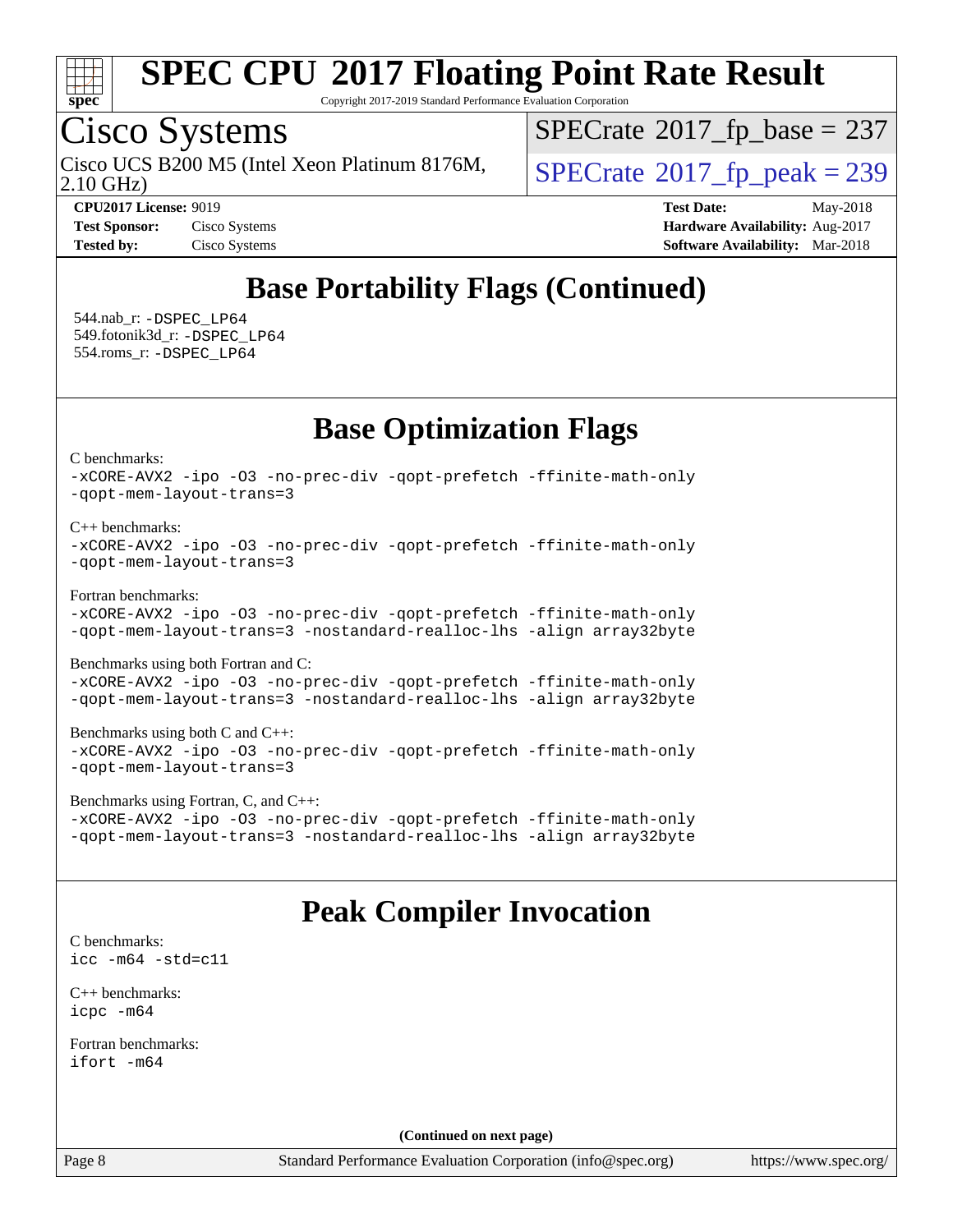

Copyright 2017-2019 Standard Performance Evaluation Corporation

### Cisco Systems

2.10 GHz) Cisco UCS B200 M5 (Intel Xeon Platinum 8176M,  $\big|$  [SPECrate](http://www.spec.org/auto/cpu2017/Docs/result-fields.html#SPECrate2017fppeak)®[2017\\_fp\\_peak = 2](http://www.spec.org/auto/cpu2017/Docs/result-fields.html#SPECrate2017fppeak)39

 $SPECTate$ <sup>®</sup>[2017\\_fp\\_base =](http://www.spec.org/auto/cpu2017/Docs/result-fields.html#SPECrate2017fpbase) 237

**[CPU2017 License:](http://www.spec.org/auto/cpu2017/Docs/result-fields.html#CPU2017License)** 9019 **[Test Date:](http://www.spec.org/auto/cpu2017/Docs/result-fields.html#TestDate)** May-2018 **[Test Sponsor:](http://www.spec.org/auto/cpu2017/Docs/result-fields.html#TestSponsor)** Cisco Systems **Cisco Systems [Hardware Availability:](http://www.spec.org/auto/cpu2017/Docs/result-fields.html#HardwareAvailability)** Aug-2017 **[Tested by:](http://www.spec.org/auto/cpu2017/Docs/result-fields.html#Testedby)** Cisco Systems **[Software Availability:](http://www.spec.org/auto/cpu2017/Docs/result-fields.html#SoftwareAvailability)** Mar-2018

## **[Peak Compiler Invocation \(Continued\)](http://www.spec.org/auto/cpu2017/Docs/result-fields.html#PeakCompilerInvocation)**

[Benchmarks using both Fortran and C](http://www.spec.org/auto/cpu2017/Docs/result-fields.html#BenchmarksusingbothFortranandC): [ifort -m64](http://www.spec.org/cpu2017/results/res2018q2/cpu2017-20180612-06925.flags.html#user_CC_FCpeak_intel_ifort_64bit_24f2bb282fbaeffd6157abe4f878425411749daecae9a33200eee2bee2fe76f3b89351d69a8130dd5949958ce389cf37ff59a95e7a40d588e8d3a57e0c3fd751) [icc -m64 -std=c11](http://www.spec.org/cpu2017/results/res2018q2/cpu2017-20180612-06925.flags.html#user_CC_FCpeak_intel_icc_64bit_c11_33ee0cdaae7deeeab2a9725423ba97205ce30f63b9926c2519791662299b76a0318f32ddfffdc46587804de3178b4f9328c46fa7c2b0cd779d7a61945c91cd35)

[Benchmarks using both C and C++](http://www.spec.org/auto/cpu2017/Docs/result-fields.html#BenchmarksusingbothCandCXX): [icpc -m64](http://www.spec.org/cpu2017/results/res2018q2/cpu2017-20180612-06925.flags.html#user_CC_CXXpeak_intel_icpc_64bit_4ecb2543ae3f1412ef961e0650ca070fec7b7afdcd6ed48761b84423119d1bf6bdf5cad15b44d48e7256388bc77273b966e5eb805aefd121eb22e9299b2ec9d9) [icc -m64 -std=c11](http://www.spec.org/cpu2017/results/res2018q2/cpu2017-20180612-06925.flags.html#user_CC_CXXpeak_intel_icc_64bit_c11_33ee0cdaae7deeeab2a9725423ba97205ce30f63b9926c2519791662299b76a0318f32ddfffdc46587804de3178b4f9328c46fa7c2b0cd779d7a61945c91cd35)

[Benchmarks using Fortran, C, and C++:](http://www.spec.org/auto/cpu2017/Docs/result-fields.html#BenchmarksusingFortranCandCXX) [icpc -m64](http://www.spec.org/cpu2017/results/res2018q2/cpu2017-20180612-06925.flags.html#user_CC_CXX_FCpeak_intel_icpc_64bit_4ecb2543ae3f1412ef961e0650ca070fec7b7afdcd6ed48761b84423119d1bf6bdf5cad15b44d48e7256388bc77273b966e5eb805aefd121eb22e9299b2ec9d9) [icc -m64 -std=c11](http://www.spec.org/cpu2017/results/res2018q2/cpu2017-20180612-06925.flags.html#user_CC_CXX_FCpeak_intel_icc_64bit_c11_33ee0cdaae7deeeab2a9725423ba97205ce30f63b9926c2519791662299b76a0318f32ddfffdc46587804de3178b4f9328c46fa7c2b0cd779d7a61945c91cd35) [ifort -m64](http://www.spec.org/cpu2017/results/res2018q2/cpu2017-20180612-06925.flags.html#user_CC_CXX_FCpeak_intel_ifort_64bit_24f2bb282fbaeffd6157abe4f878425411749daecae9a33200eee2bee2fe76f3b89351d69a8130dd5949958ce389cf37ff59a95e7a40d588e8d3a57e0c3fd751)

### **[Peak Portability Flags](http://www.spec.org/auto/cpu2017/Docs/result-fields.html#PeakPortabilityFlags)**

Same as Base Portability Flags

### **[Peak Optimization Flags](http://www.spec.org/auto/cpu2017/Docs/result-fields.html#PeakOptimizationFlags)**

[C benchmarks](http://www.spec.org/auto/cpu2017/Docs/result-fields.html#Cbenchmarks):

```
 519.lbm_r: -prof-gen(pass 1) -prof-use(pass 2) -ipo -xCORE-AVX2 -O3
-no-prec-div -qopt-prefetch -ffinite-math-only
-qopt-mem-layout-trans=3
 538.imagick_r: -xCORE-AVX2 -ipo -O3 -no-prec-div -qopt-prefetch
-ffinite-math-only -qopt-mem-layout-trans=3
 544.nab_r: Same as 519.lbm_r
C++ benchmarks: 
-prof-gen(pass 1) -prof-use(pass 2) -ipo -xCORE-AVX2 -O3
-no-prec-div -qopt-prefetch -ffinite-math-only
-qopt-mem-layout-trans=3
Fortran benchmarks: 
 503.bwaves_r: -xCORE-AVX2 -ipo -O3 -no-prec-div -qopt-prefetch
-ffinite-math-only -qopt-mem-layout-trans=3
-nostandard-realloc-lhs -align array32byte
 549.fotonik3d_r: Same as 503.bwaves_r
 554.roms_r: -prof-gen(pass 1) -prof-use(pass 2) -ipo -xCORE-AVX2 -O3
-no-prec-div -qopt-prefetch -ffinite-math-only
-qopt-mem-layout-trans=3 -nostandard-realloc-lhs
                                      (Continued on next page)
```